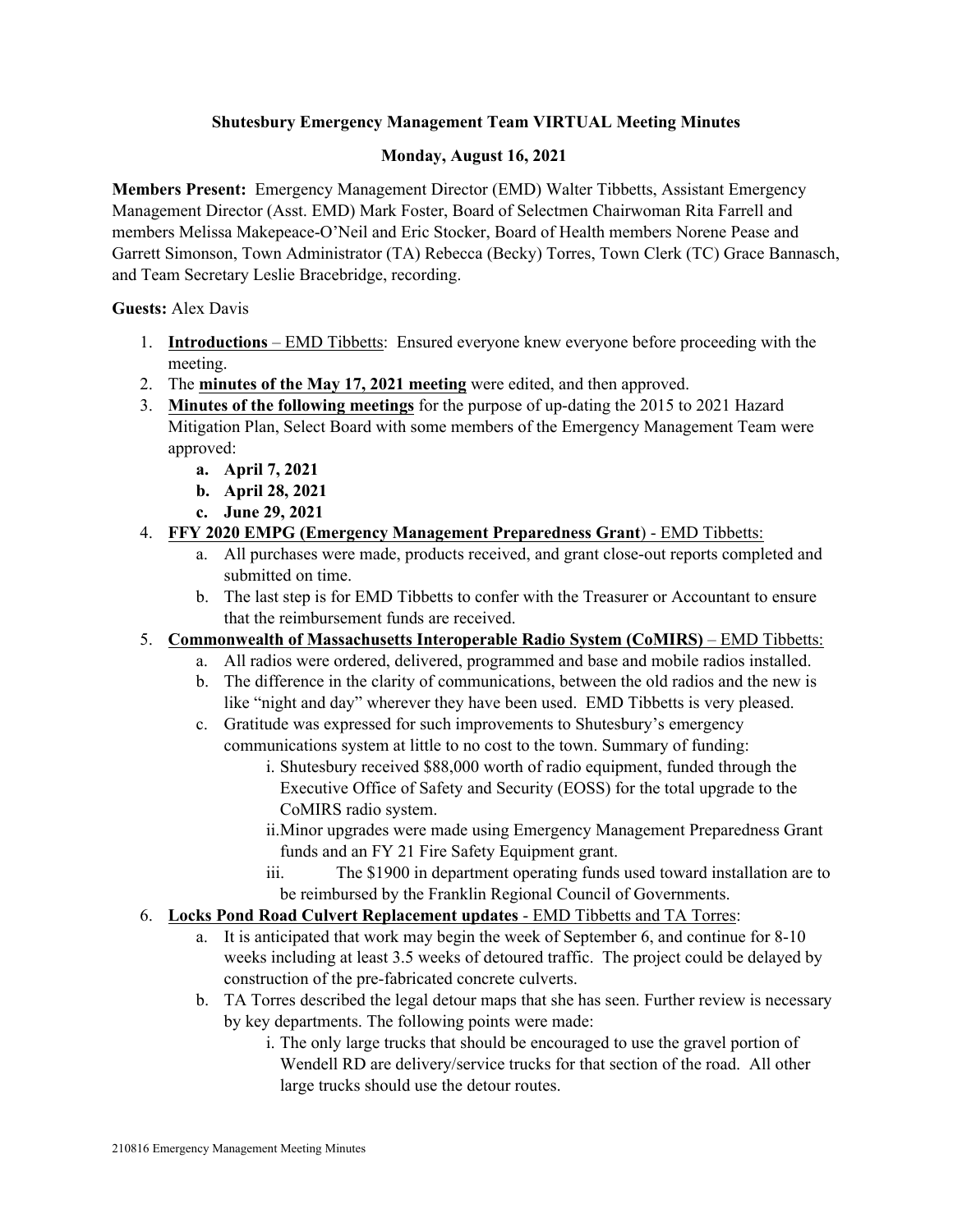- ii.Could additional signs be posted stating something to the effect "No trucks local traffic only" be added at the Locks Pond and Jennison RD ends of the gravel portion of Wendell RD?
- iii. There is a Montague RD in Leverett and a Montague RD in Shutesbury. The large truck route is intended to use the Montague RD in Leverett.
- iv. Is a non-existent road between Locks Pond RD and the gravel portion of Wendell RD depicted as a detour route?
- v.The paved portion of Wendell RD continues on as Locks Pond RD while the gravel portion of Wendell RD drops down to the right 2 miles out of town center. This causes confusion to people not familiar with the area.
- vi. Could a print-out of the detour and the planned 3 weeks be put in local residents' mailboxes?
- vii. The road closure warrants a reverse E-911 announcement.
- viii. Signs are to be put up 3 weeks ahead of the project start date.
- c. There will be an important pre-construction meeting on Thursday morning.
- d. The Lake Wyola Association will be asked if construction equipment can be stored in their parking area. Cranes will be left on-site at the Locks Pond RD culvert.

- 7. **Contact List Updates EMD Tibbetts: a.** Confirmation of current contact information is needed from:
	- i. Select Board members: Rita Farrell and Eric Stocker,
	- ii.Town Clerk Bannasch
	- iii. "Dave" on Highway Department.
	- b. Information can be emailed to firedpt@shutesbury.org, hand-delivered, or phoned in.
	- c. Respect of information confidentiality was promised

# 8. **Incident Command System (ICS) training for Team Members** – EMD Tibbetts:

- a. While no longer required of public officials, in order for the town to receive certain federal grants, the training of people who would be included in management of an emergency makes the incident management run that much more smoothly.
- b. ICS is used daily within the Fire department.
- c. ICS basics are the same for an event involving 2 officials or 500 emergency service officials/participants.
- d. Please take training and send certificates to firedpt@shutesbury.org
- e. EMD Tibbetts will send the link to the online training out to all Emergency Management Team members.
- 9. **New Business**:
	- a. **Resurgence of COVID**-19 and the Delta Variant EMD Tibbetts and BOH members Pease and Simonson:
		- i. We could be "in the thick of it" again soon.
		- ii.We've been through it before, and we are now ahead of the supply chain.
		- iii. Several school systems have mandated masks.
		- iv. Extra supplies such as gloves may be available at Franklin Regional Council of Governments (FRCOG) through Tracy Rogers and also through Erving's Fire Chief Philip Wonkka.
		- v.The state has authorized local boards of health to conduct test sites, but can only be administered by boards of health. Other possible options include local CVS stores by appointment, and the University of Massachusetts.